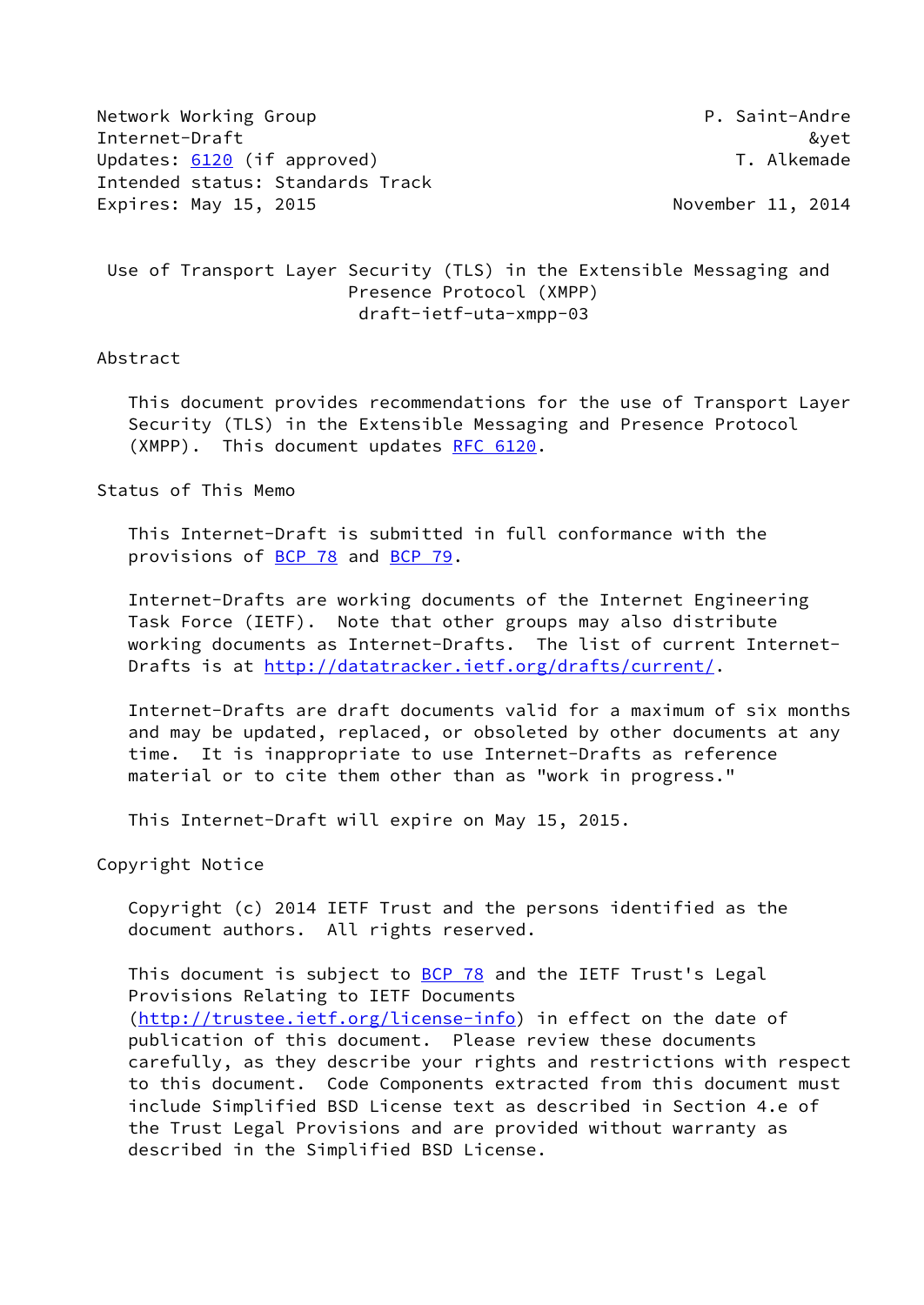<span id="page-1-1"></span>Internet-Draft XMPP TLS November 2014

# Table of Contents

|             |                             |  |  |  | $\overline{2}$ |
|-------------|-----------------------------|--|--|--|----------------|
| 2.          |                             |  |  |  | $\overline{2}$ |
| 3.          |                             |  |  |  | $\overline{3}$ |
| 3.1.        |                             |  |  |  | $\overline{3}$ |
| 3.2.        |                             |  |  |  | $\overline{3}$ |
| 3.3.        |                             |  |  |  | $\overline{3}$ |
| 3.4.        | Authenticated Connections   |  |  |  | $\overline{3}$ |
| 3.5.        | Unauthenticated Connections |  |  |  | $\overline{4}$ |
| 3.6.        | Server Name Indication      |  |  |  | $\overline{4}$ |
| 3.7.        |                             |  |  |  | $\overline{4}$ |
| 4.          |                             |  |  |  | $\overline{4}$ |
| 5.          |                             |  |  |  | $\overline{5}$ |
| 6.          |                             |  |  |  | $\overline{5}$ |
| 6.1.        | Normative References        |  |  |  | $\overline{5}$ |
| 6.2.        | Informative References      |  |  |  | 6              |
| Appendix A. | Implementation Notes        |  |  |  | $\overline{1}$ |
| Appendix B. | Acknowledgements            |  |  |  | $\overline{1}$ |
|             | Authors' Addresses          |  |  |  | $\overline{1}$ |
|             |                             |  |  |  |                |

## <span id="page-1-0"></span>[1](#page-1-0). Introduction

The Extensible Messaging and Presence Protocol (XMPP) [[RFC6120](https://datatracker.ietf.org/doc/pdf/rfc6120)] (along with its precursor, the so-called "Jabber protocol") has used Transport Layer Security (TLS) [\[RFC5246](https://datatracker.ietf.org/doc/pdf/rfc5246)] (along with its precursor, Secure Sockets Layer or SSL) since 1999. Both [\[RFC6120](https://datatracker.ietf.org/doc/pdf/rfc6120)] and its predecessor [\[RFC3920](https://datatracker.ietf.org/doc/pdf/rfc3920)] provided recommendations regarding the use of TLS in XMPP. In order to address the evolving threat model on the Internet today, this document provides stronger recommendations.

 NOTE: Unless explicitly noted otherwise, all of the recommendations specified in  $[I-D.iett-uta-tls-bcp]$  apply to XMPP. In the main, this document merely provides supplementary information; those who implement and deploy XMPP technologies are expected to follow the recommendations of [\[I-D.ietf-uta-tls-bcp](#page-5-4)].

This document updates [[RFC6120](https://datatracker.ietf.org/doc/pdf/rfc6120)].

<span id="page-1-2"></span>[2](#page-1-2). Terminology

 Various security-related terms are to be understood in the sense defined in [[RFC4949\]](https://datatracker.ietf.org/doc/pdf/rfc4949).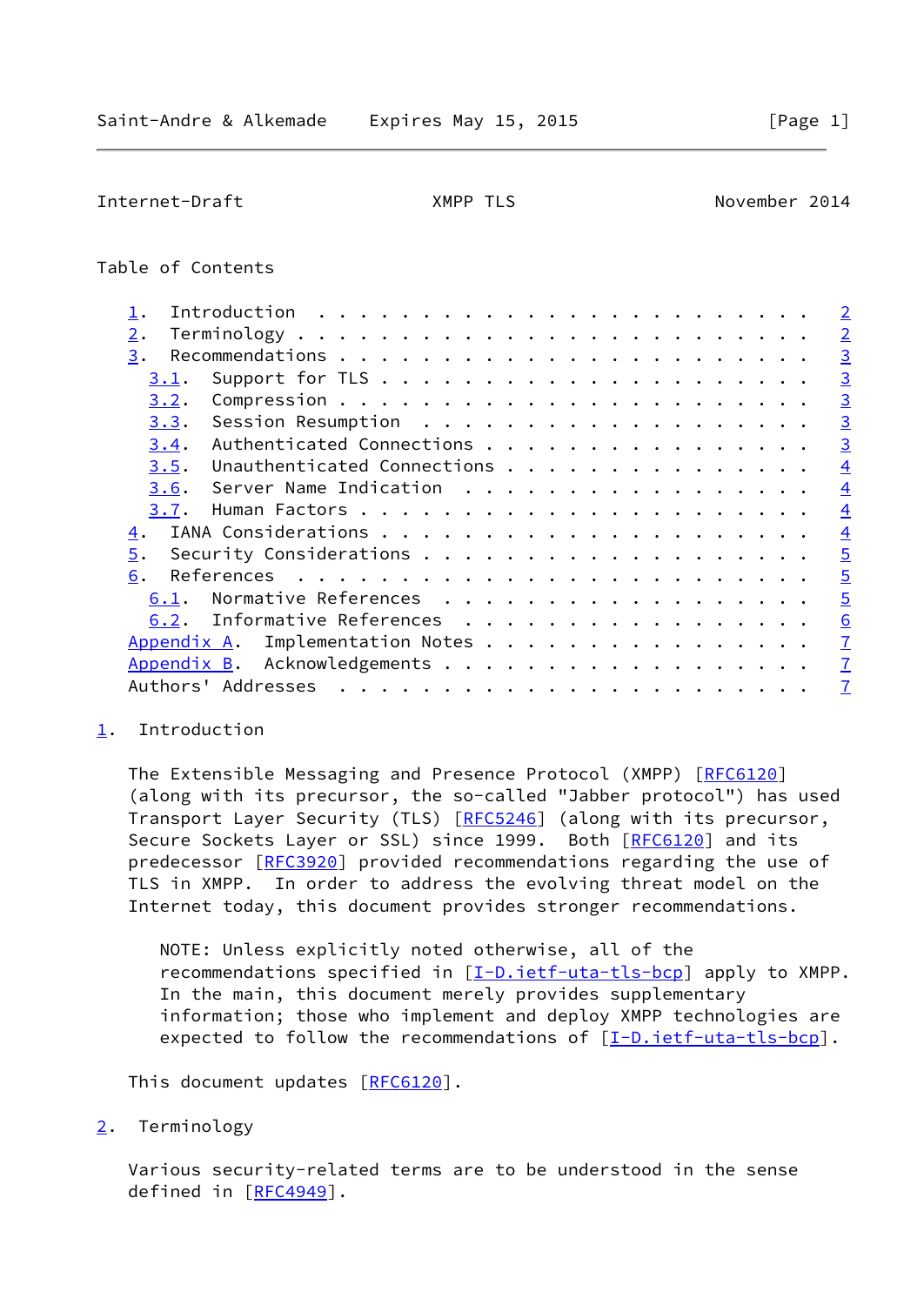The key words "MUST", "MUST NOT", "REQUIRED", "SHALL", "SHALL NOT", "SHOULD", "SHOULD NOT", "RECOMMENDED", "NOT RECOMMENDED", "MAY", and "OPTIONAL" in this document are to be interpreted as described in [\[RFC2119](https://datatracker.ietf.org/doc/pdf/rfc2119)].

Saint-Andre & Alkemade Expires May 15, 2015 [Page 2]

<span id="page-2-1"></span>Internet-Draft XMPP TLS November 2014

- <span id="page-2-0"></span>[3](#page-2-0). Recommendations
- <span id="page-2-2"></span>[3.1](#page-2-2). Support for TLS

 Support for TLS (specifically, the XMPP profile of STARTTLS) is mandatory for XMPP implementations, as already specified in [\[RFC6120](https://datatracker.ietf.org/doc/pdf/rfc6120)] and its predecessor [\[RFC3920](https://datatracker.ietf.org/doc/pdf/rfc3920)].

The server (i.e., the XMPP receiving entity) to which a client or peer server (i.e., the XMPP initiating entity) connects might not offer a stream feature of <starttls xmlns='urn:ietf:params:xml:ns :xmpp-tls'/>. Although in general this stream feature indicates that the server supports XMPP 1.0 and therefore supports TLS, it is possible that this stream feature might be stripped out by an attacker (see Section 2.1 of  $[I-D.iett-uta-tls-attacks]$ ). Therefore, the initiating entity SHOULD proceed with the stream negotiation even if the receiving entity does not advertise support for TLS. Similarly, although a receiving entity SHOULD include the <required/> child element to indicate that negotiation of TLS is mandatory, an initiating entity MUST NOT depend on receiving the <required/> flag in determining whether TLS will be enforced for the stream.

## <span id="page-2-3"></span>[3.2](#page-2-3). Compression

XMPP supports an application-layer compression technology [[XEP-0138\]](#page-6-1). Although this XMPP extension might have slightly stronger security properties than TLS-layer compression (since it is enabled after SASL authentication, as described in  $[XEP-0170]$  $[XEP-0170]$ ), this document neither encourages nor discourages use of XMPP-layer compression.

## <span id="page-2-4"></span>[3.3](#page-2-4). Session Resumption

Use of session IDs [[RFC5246\]](https://datatracker.ietf.org/doc/pdf/rfc5246) is RECOMMENDED instead of session tickets [\[RFC5077](https://datatracker.ietf.org/doc/pdf/rfc5077)], since XMPP does not in general use state management technologies such as tickets or "cookies" [\[RFC6265](https://datatracker.ietf.org/doc/pdf/rfc6265)].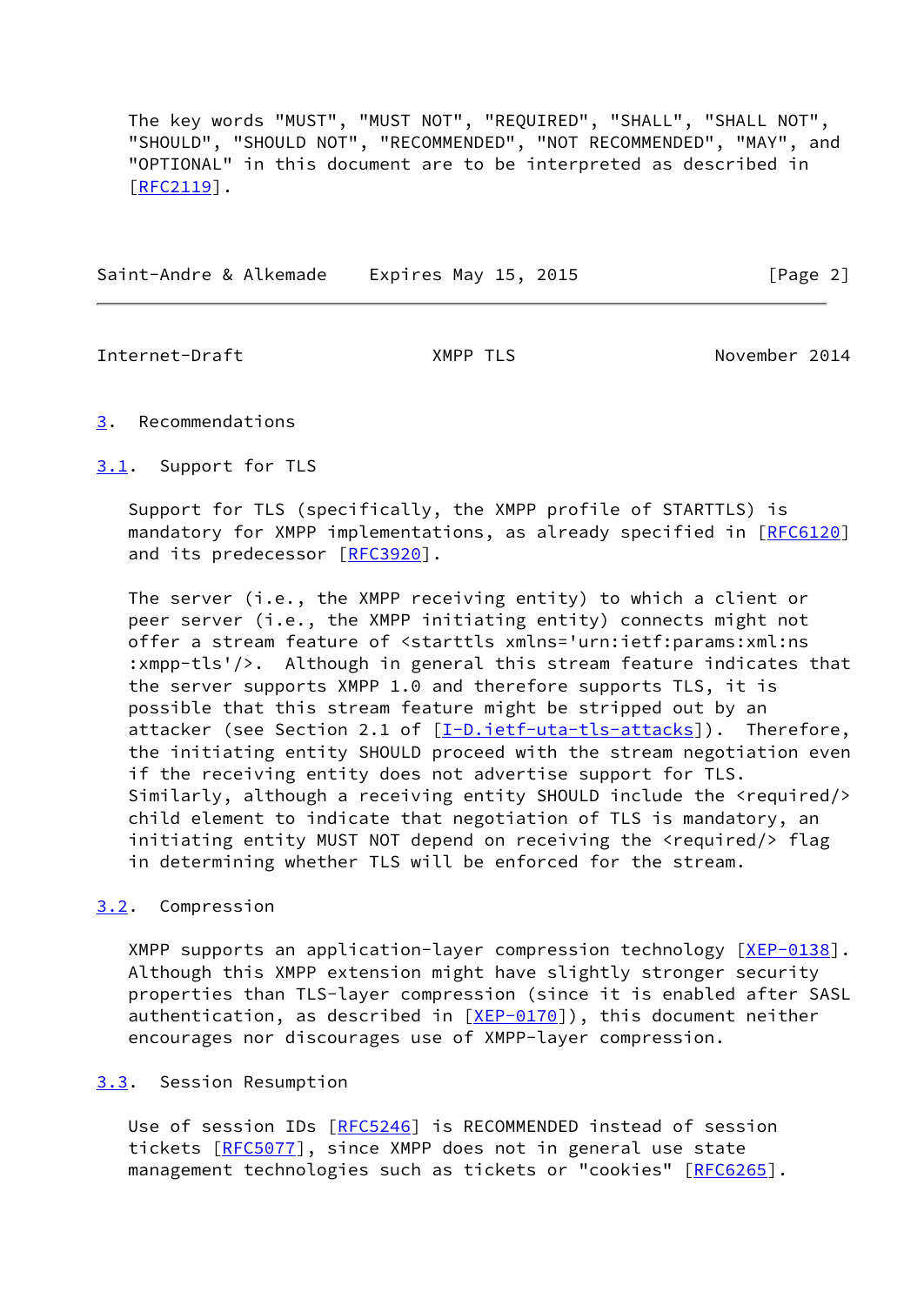In XMPP, TLS session resumption can be used in concert with the XMPP Stream Management extension; see [\[XEP-0198](#page-7-2)] for further details.

## <span id="page-3-0"></span>[3.4](#page-3-0). Authenticated Connections

 Both the core XMPP specification [\[RFC6120](https://datatracker.ietf.org/doc/pdf/rfc6120)] and the "CertID" specification [[RFC6125](https://datatracker.ietf.org/doc/pdf/rfc6125)] provide recommendations and requirements for certificate validation in the context of authenticated connections. This document does not supersede those specifications. Wherever possible, it is best to prefer authenticated connections (along with SASL [\[RFC4422](https://datatracker.ietf.org/doc/pdf/rfc4422)]), as already stated in the core XMPP specification [\[RFC6120](https://datatracker.ietf.org/doc/pdf/rfc6120)]. In particular, clients MUST authenticate servers.

| Saint-Andre & Alkemade | Expires May 15, 2015 | [Page 3] |
|------------------------|----------------------|----------|
|------------------------|----------------------|----------|

<span id="page-3-2"></span>Internet-Draft XMPP TLS XMPP November 2014

# <span id="page-3-1"></span>[3.5](#page-3-1). Unauthenticated Connections

 Given the pervasiveness of passive eavesdropping, even an unauthenticated connection might be better than an unencrypted connection (this is similar to the "better than nothing security" approach for IPsec [[RFC5386\]](https://datatracker.ietf.org/doc/pdf/rfc5386)). In particular, because of current deployment challenges for authenticated connections between XMPP servers (see [\[I-D.ietf-xmpp-dna\]](#page-6-3) and [\[I-D.ietf-xmpp-posh\]](#page-6-4) for details), it might be reasonable for XMPP server implementations to accept unauthenticated connections when the Server Dialback protocol [\[XEP-0220](#page-7-3)] is used for weak identity verification; this will at least enable encryption of server-to-server connections. Unauthenticated connections include connections negotiated using anonymous Diffie- Hellman algorithms or using self-signed certificates, among other scenarios.

# <span id="page-3-3"></span>[3.6](#page-3-3). Server Name Indication

 Although there is no harm in supporting the TLS Server Name Indication (SNI) extension [[RFC6066\]](https://datatracker.ietf.org/doc/pdf/rfc6066), this is not necessary since the same function is served in XMPP by the 'to' address of the initial stream header as explained in **Section 4.7.2 of [RFC6120]**.

## <span id="page-3-4"></span>[3.7](#page-3-4). Human Factors

 It is strongly encouraged that XMPP clients provide ways for end users (and that XMPP servers provide ways for administrators) to complete the following tasks: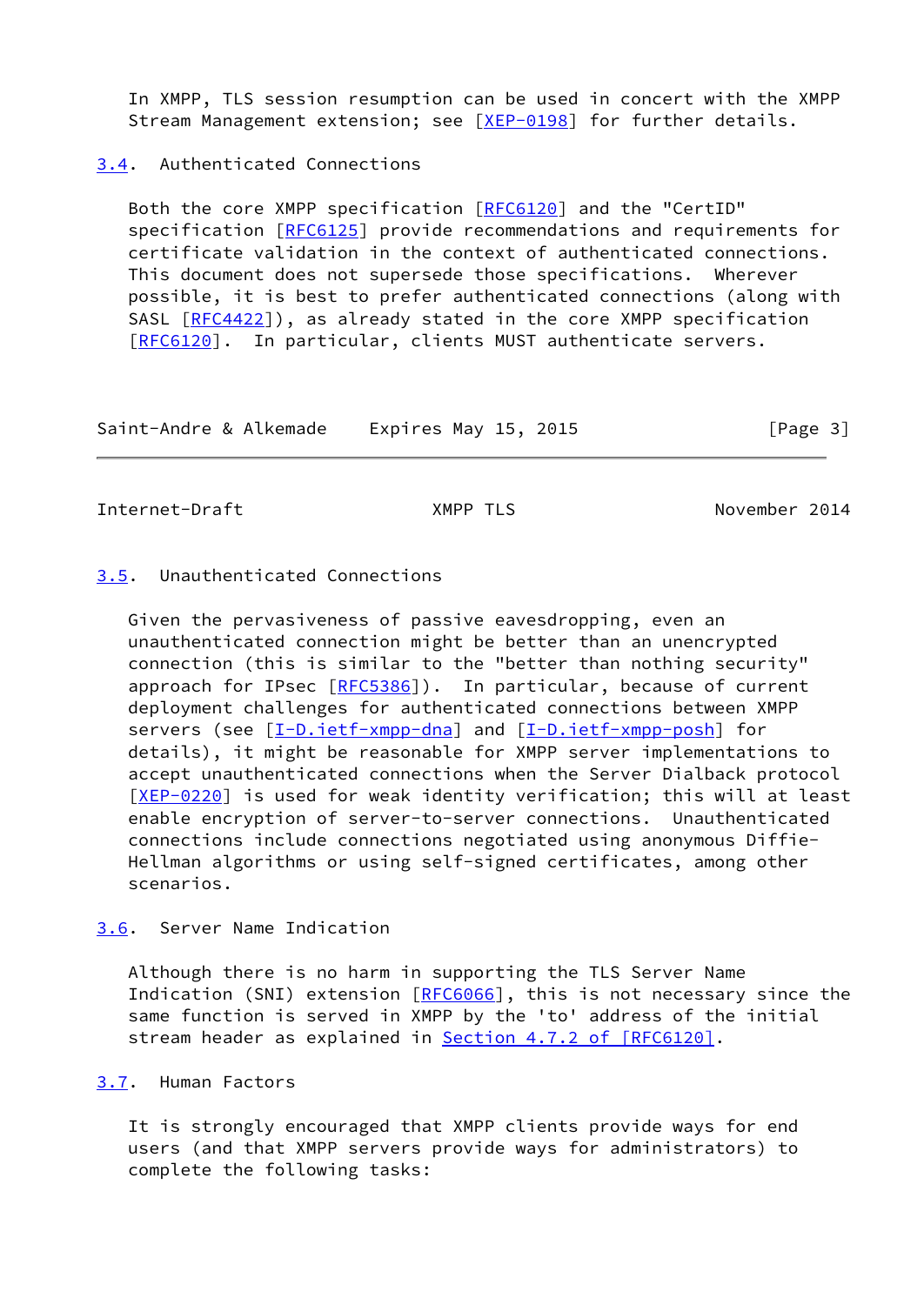- o Determine if a client-to-server or server-to-server connection is encrypted and authenticated.
- o Determine the version of TLS used for a client-to-server or server-to-server connection.
- o Inspect the certificate offered by an XMPP server.
- o Determine the cipher suite used to encrypt a connection.
- o Be warned if the certificate changes for a given server.
- <span id="page-4-0"></span>[4](#page-4-0). IANA Considerations

This document requests no actions of the IANA.

Saint-Andre & Alkemade Expires May 15, 2015 [Page 4]

<span id="page-4-2"></span>Internet-Draft XMPP TLS November 2014

<span id="page-4-1"></span>[5](#page-4-1). Security Considerations

 The use of TLS can help limit the information available for correlation to the network and transport layer headers as opposed to the application layer. As typically deployed, XMPP technologies do not leave application-layer routing data (such as XMPP 'to' and 'from' addresses) at rest on intermediate systems, since there is only one hop between any two given XMPP servers. As a result, encrypting all hops (sending client to sender's server, sender's server to recipient's server, recipient's server to recipient's client) can help to limit the amount of "metadata" that might leak.

 It is possible that XMPP servers themselves might be compromised. In that case, per-hop encryption would not protect XMPP communications, and even end-to-end encryption of (parts of) XMPP stanza payloads would leave addressing information and XMPP roster data in the clear. By the same token, it is possible that XMPP clients (or the end-user devices on which such clients are installed) could also be compromised, leaving users utterly at the mercy of an adversary.

 This document and related actions to strengthen the security of the XMPP network are based on the assumption that XMPP servers and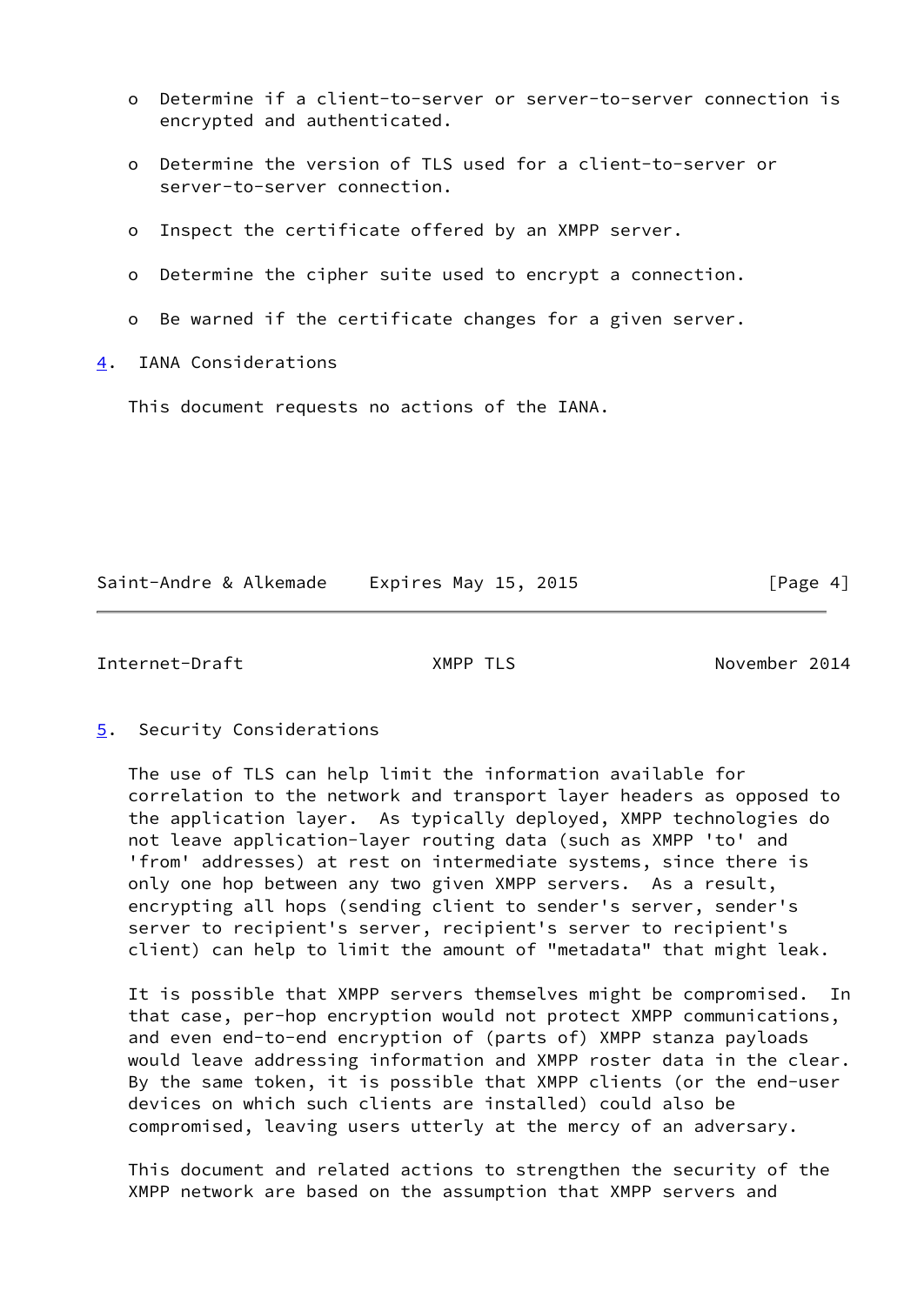clients have not been subject to widespread compromise. If this assumption is valid, then ubiquitous use of per-hop TLS channel encryption and more significant deployment of end-to-end object encryption technologies will serve to protect XMPP communications to a measurable degree, compared to the alternatives.

- <span id="page-5-0"></span>[6](#page-5-0). References
- <span id="page-5-4"></span><span id="page-5-1"></span>[6.1](#page-5-1). Normative References
	- [I-D.ietf-uta-tls-bcp] Sheffer, Y., Holz, R., and P. Saint-Andre, "Recommendations for Secure Use of TLS and DTLS", [draft](https://datatracker.ietf.org/doc/pdf/draft-ietf-uta-tls-bcp-07) [ietf-uta-tls-bcp-07](https://datatracker.ietf.org/doc/pdf/draft-ietf-uta-tls-bcp-07) (work in progress), November 2014.
	- [RFC2119] Bradner, S., "Key words for use in RFCs to Indicate Requirement Levels", [BCP 14](https://datatracker.ietf.org/doc/pdf/bcp14), [RFC 2119](https://datatracker.ietf.org/doc/pdf/rfc2119), March 1997.
	- [RFC4949] Shirey, R., "Internet Security Glossary, Version 2", [RFC](https://datatracker.ietf.org/doc/pdf/rfc4949) [4949,](https://datatracker.ietf.org/doc/pdf/rfc4949) August 2007.
	- [RFC5077] Salowey, J., Zhou, H., Eronen, P., and H. Tschofenig, "Transport Layer Security (TLS) Session Resumption without Server-Side State", [RFC 5077,](https://datatracker.ietf.org/doc/pdf/rfc5077) January 2008.

| Saint-Andre & Alkemade | Expires May 15, 2015 | [Page 5] |
|------------------------|----------------------|----------|
|                        |                      |          |

<span id="page-5-3"></span>Internet-Draft XMPP TLS November 2014

- [RFC5246] Dierks, T. and E. Rescorla, "The Transport Layer Security (TLS) Protocol Version 1.2", [RFC 5246](https://datatracker.ietf.org/doc/pdf/rfc5246), August 2008.
- [RFC6120] Saint-Andre, P., "Extensible Messaging and Presence Protocol (XMPP): Core", [RFC 6120,](https://datatracker.ietf.org/doc/pdf/rfc6120) March 2011.
- [RFC6125] Saint-Andre, P. and J. Hodges, "Representation and Verification of Domain-Based Application Service Identity within Internet Public Key Infrastructure Using X.509 (PKIX) Certificates in the Context of Transport Layer Security (TLS)", [RFC 6125,](https://datatracker.ietf.org/doc/pdf/rfc6125) March 2011.

<span id="page-5-2"></span>[6.2](#page-5-2). Informative References

<span id="page-5-5"></span>[I-D.ietf-uta-tls-attacks]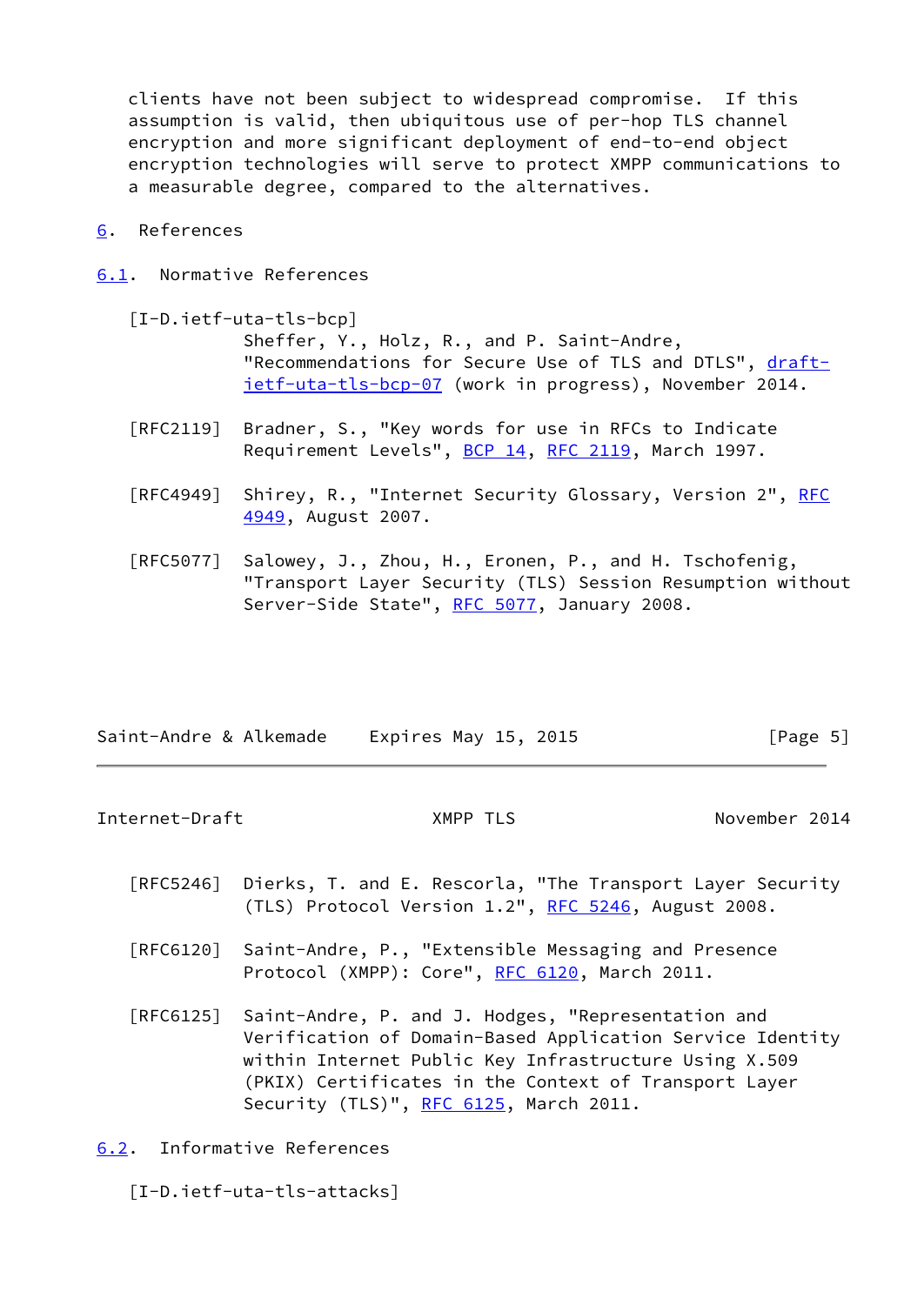Sheffer, Y., Holz, R., and P. Saint-Andre, "Summarizing Current Attacks on TLS and DTLS", [draft-ietf-uta-tls](https://datatracker.ietf.org/doc/pdf/draft-ietf-uta-tls-attacks-05) [attacks-05](https://datatracker.ietf.org/doc/pdf/draft-ietf-uta-tls-attacks-05) (work in progress), October 2014.

<span id="page-6-3"></span>[I-D.ietf-xmpp-dna]

 Saint-Andre, P. and M. Miller, "Domain Name Associations (DNA) in the Extensible Messaging and Presence Protocol (XMPP)", [draft-ietf-xmpp-dna-08](https://datatracker.ietf.org/doc/pdf/draft-ietf-xmpp-dna-08) (work in progress), October 2014.

<span id="page-6-4"></span>[I-D.ietf-xmpp-posh]

 Miller, M. and P. Saint-Andre, "PKIX over Secure HTTP (POSH)", [draft-ietf-xmpp-posh-02](https://datatracker.ietf.org/doc/pdf/draft-ietf-xmpp-posh-02) (work in progress), October 2014.

- [RFC3920] Saint-Andre, P., Ed., "Extensible Messaging and Presence Protocol (XMPP): Core", [RFC 3920,](https://datatracker.ietf.org/doc/pdf/rfc3920) October 2004.
- [RFC4422] Melnikov, A. and K. Zeilenga, "Simple Authentication and Security Layer (SASL)", [RFC 4422,](https://datatracker.ietf.org/doc/pdf/rfc4422) June 2006.
- [RFC5386] Williams, N. and M. Richardson, "Better-Than-Nothing Security: An Unauthenticated Mode of IPsec", [RFC 5386](https://datatracker.ietf.org/doc/pdf/rfc5386), November 2008.
- [RFC6066] Eastlake, D., "Transport Layer Security (TLS) Extensions: Extension Definitions", [RFC 6066,](https://datatracker.ietf.org/doc/pdf/rfc6066) January 2011.
- [RFC6265] Barth, A., "HTTP State Management Mechanism", [RFC 6265](https://datatracker.ietf.org/doc/pdf/rfc6265), April 2011.

| Saint-Andre & Alkemade | Expires May 15, 2015 | [Page 6] |
|------------------------|----------------------|----------|
|------------------------|----------------------|----------|

<span id="page-6-0"></span>Internet-Draft XMPP TLS November 2014

<span id="page-6-1"></span>[XEP-0138]

 Hildebrand, J. and P. Saint-Andre, "Stream Compression", XSF XEP 0138, May 2009.

<span id="page-6-2"></span>[XEP-0170]

 Saint-Andre, P., "Recommended Order of Stream Feature Negotiation", XSF XEP 0170, January 2007.